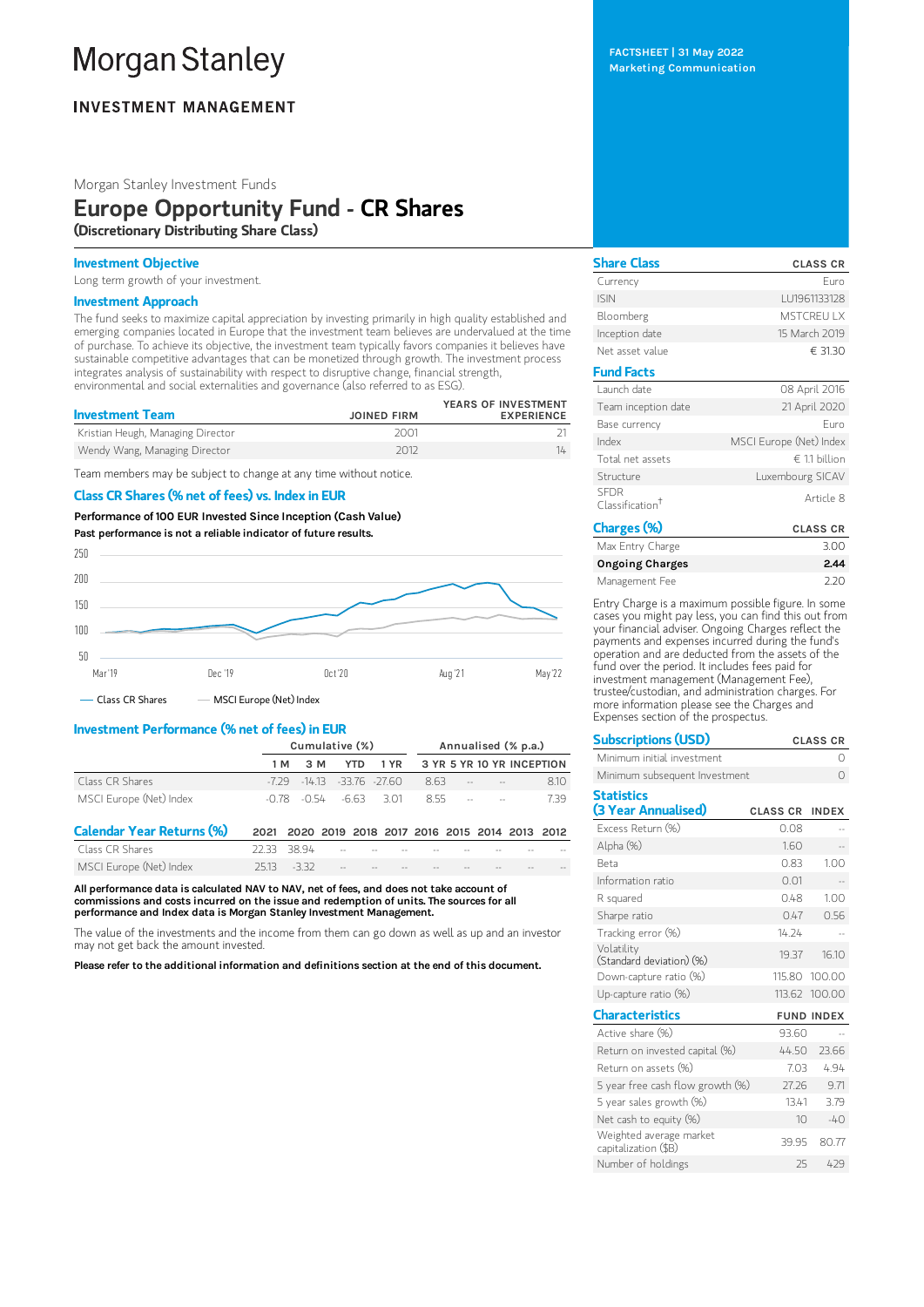# Top Countries (% of Total Net Assets)<sup>1</sup> FUND INDEX

|  | <b>United Kingdom</b> | 16.30 | 24.60 |
|--|-----------------------|-------|-------|
|  | Germany               | 14.34 | 12.64 |
|  | Switzerland           | 11.89 | 15.75 |
|  | Italy                 | 11.25 | 3.72  |
|  | Denmark               | 9.93  | 4.13  |
|  | Netherlands           | 9.77  | 6.49  |
|  | France                | 8.10  | 17.71 |
|  | Sweden                | 6.75  | 5.35  |
|  | United States         | 6.00  |       |
|  | Norway                | 3.14  | 1.21  |
|  | Cash                  | 2.82  |       |

As of 31 May 2022, the Fund does not have direct exposure to and does not hold companies listed or domiciled in Russia, Ukraine or Belarus.

| Sector Allocation (% of Total Net Assets) <sup>1,2</sup> |                           |       | <b>INDEX</b> |
|----------------------------------------------------------|---------------------------|-------|--------------|
|                                                          | Consumer<br>Discretionary | 32.45 | 9.95         |
|                                                          | Consumer Staples          | 20.71 | 13.07        |
|                                                          | Industrials               | 16.39 | 14.08        |
|                                                          | Communication<br>Services | 9.92  | 3.99         |
|                                                          | Information<br>Technology | 9.77  | 7.12         |
|                                                          | Health Care               | 8.24  | 15.78        |
|                                                          | Cash                      | 2.82  |              |

| Top Holdings (% of Total Net Assets) <sup>3</sup> | <b>FUND</b> | <b>INDEX</b> |
|---------------------------------------------------|-------------|--------------|
| DSV A/S                                           | 9.93        | 0.34         |
| Moncler SPA                                       | 6.34        | 0.10         |
| Fvolution AB                                      | 5.59        | 0.18         |
| Adidas AG                                         | 5.52        | 0.39         |
| ASML Holding NV                                   | 5.38        | 7.44         |
| Hermes International                              | 4.97        | 0.39         |
| Davide Campari-Milano NV                          | 4.91        | 0.06         |
| Rightmove Plc                                     | 4.60        |              |
| HelloFresh SF                                     | 4.52        | 0.06         |
| Kuehne + Nagel International AG                   | 4.50        | 0.15         |
| Total                                             | 56.26       |              |

<sup>†</sup> This Fund is classified as an Article 8 product under the Sustainable Finance Disclosure Regulation. Article 8 products are those which promote environmental or social characteristics and which integrate sustainability into the investment process in a binding manner. Before making any decision to invest in the fund mentioned herein, please refer to all the characteristics and objectives of the Fund noted in the current Prospectus and KIID at morganstanleyinvestmentfunds.com.

<sup>1</sup>May not sum to 100% due to the exclusion of other assets and liabilities. <sup>2</sup> For additional information regarding sector classification/definitions please visit www.msci.com/gics and the glossary at www.morganstanley.com/im. <sup>3</sup> These securities and percentage allocations are only for illustrative purposes and do not constitute, and should not be construed as, investment advice or recommendations with respect to the securities or investments mentioned.

#### Please refer to the Prospectus for full risk disclosures, available at w.morganstanleyinvestmentfunds.com. All data as of 31.05.2022 and subject to change daily.

This is a marketing communication. Applications for shares in the Fund should not be made without first consulting the current Prospectus and the Key Investor Information Document ("KIID"), which are available in English and in the official language of your local jurisdiction at

[morganstanleyinvestmentfunds.com](https://www.morganstanley.com/im/msinvf/index.html) or free of charge from the Registered Office of Morgan Stanley Investment Funds, European Bank and Business Centre, 6B route de Trèves, L-2633 Senningerberg, R.C.S. Luxemburg B 29 192. A summary of investor rights is available in English at the same website. If the management company of the relevant Fund decides to terminate its arrangement for marketing that Fund in any EEA country where it is registered for sale, it will do so in accordance with the relevant UCITS rules.

## Share Class CR Risk and Reward Profile

| <b>Lower Risk</b> |                                  |  |  | Higher Risk                       |  |
|-------------------|----------------------------------|--|--|-----------------------------------|--|
|                   |                                  |  |  |                                   |  |
|                   | <b>Potentially Lower Rewards</b> |  |  | <b>Potentially Higher Rewards</b> |  |

The risk and reward category shown is based on historic data.

Historic figures are only a guide and may not be a reliable indicator of what

- may happen in the future. As such this category may change in the future.
- The higher the category, the greater the potential reward, but also the
- greater the risk of losing the investment. Category 1 does not indicate a risk free investment.
- The fund is in this category because it invests in company shares and the fund's simulated and/or realised return has experienced high rises and falls historically.
- The fund may be impacted by movements in the exchange rates between the fund's currency and the currencies of the fund's investments.

This rating does not take into account other risk factors which should be considered before investing, these include:

- The fund relies on other parties to fulfill certain services, investments or transactions. If these parties become insolvent, it may expose the fund to financial loss.
- Sustainability factors can pose risks to investments, for example: impact asset values, increased operational costs.
- There may be an insufficient number of buyers or sellers which may affect the funds ability to buy or sell securities.
- Investments in China involves a risk of a total loss due to factors such as government action or inaction, market volatility and reliance on primary trading partners.
- Past performance is not a reliable indicator of future results. Returns may increase or decrease as a result of currency fluctuations. The value of investments and the income from them can go down as well as up and investors may lose all or a substantial portion of his or her investment.
- The value of the investments and the income from them will vary and there can be no assurance that the Fund will achieve its investment objectives.
- Investments may be in a variety of currencies and therefore changes in rates of exchange between currencies may cause the value of investments to decrease or increase. Furthermore, the value of investments may be adversely affected by fluctuations in exchange rates between the investor's reference currency and the base currency of the investments.

#### Additional C Share Classes

| <b>CURRENCY</b> | LAUNCH     | <b>ISIN</b>  | <b>BLOOMBERG</b> |
|-----------------|------------|--------------|------------------|
| FI IR           | 15 04 2016 | 111394890807 | MSTELICC LX      |

#### **DEFINITIONS**

5 year free cash flow growth is the compound annual growth rate of Free Cash Flow over a 5-year period. It is calculated by [Free Cash Flow(0) / Free<br>Cash Flow(-5)] <sup>1/5</sup> – 1. **5 year saIes growth** is the compound annual growth\_ rate of Sales over the last 5 years. It is calculated by [Sales (0) / Sales (-5)]<br>– 1. **Active Share** is a measure of the percentage of stock holdings in a managers portfolio that differ from the benchmark index (based on holdings and weight of holdings). Active Share scores range from 0%-100%. A score of 100% means you are completely different from the benchmark. Active Share calculation may consolidate holdings with the<br>same economic exposure. **AIpha** (Jensen's) is a risk-adjusted performance measure that represents the average return on a portfolio or investment 1/5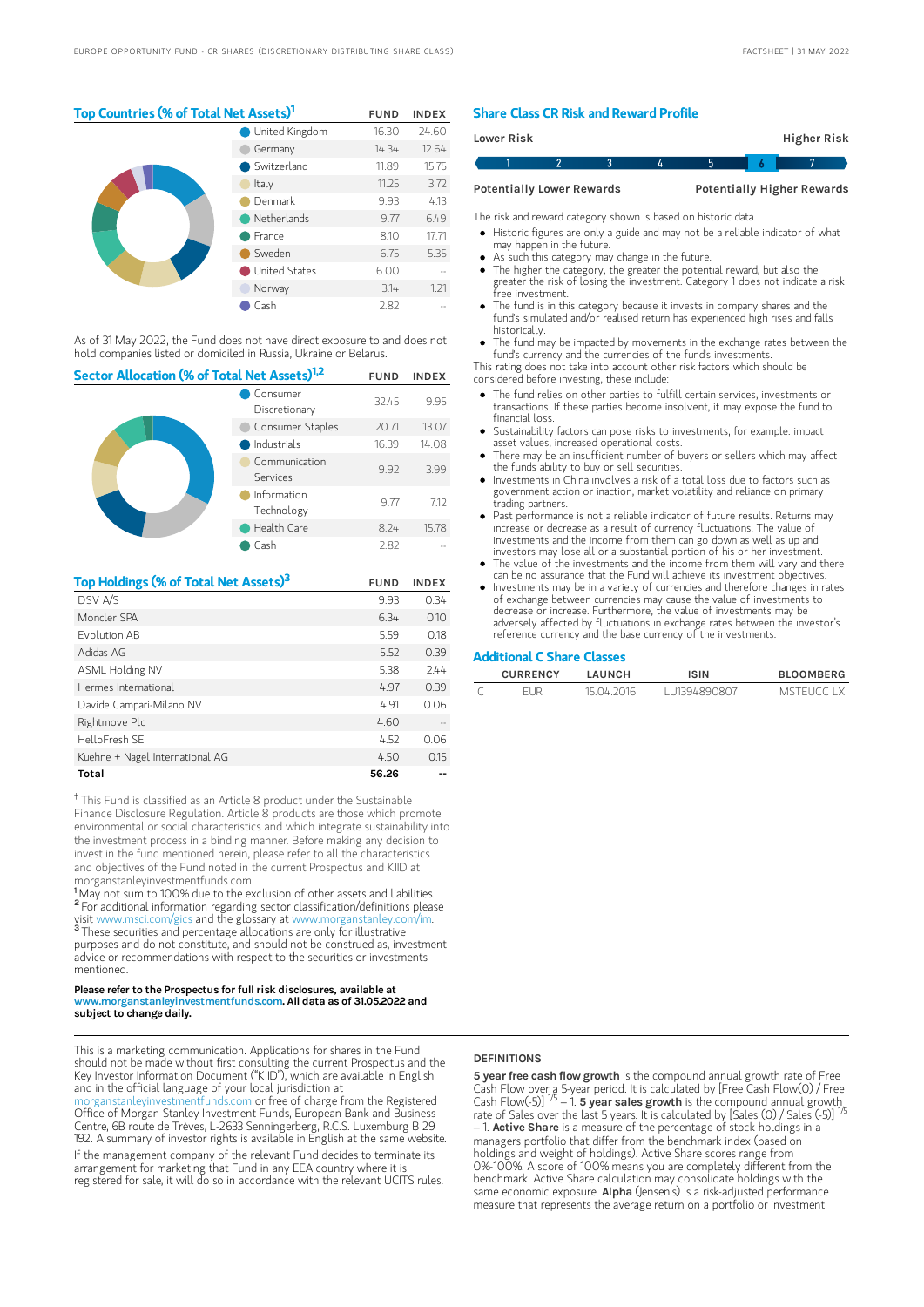above or below that predicted by the capital asset pricing model (CAPM) given the portfolio's or investment's beta and the average market return. Prior to 6/30/2018 Alpha was calculated as the excess return of the fund versus benchmark. Beta is a measure of the relative volatility of a fund to the market's upward or downward movements. A beta greater than 1.0 identifies an issue or fund that will move more than the market, while a beta less than 1.0 identifies an issue or fund that will move less than the market. The Beta of the Market is always equal to 1. Bloomberg stands for 'Bloomberg Global Identifier (BBGID)'. This is a unique 12 digit alphanumerical code designed to enable the identification of securities, such as the Morgan Stanley Investment Funds sub-funds at share class level, on a Bloomberg Terminal. The Bloomberg Terminal, a system provided by Bloomberg L.P., enables analysts to access and analyse real-time financial market data. Each Bloomberg code starts with the same BBG prefix, followed by nine further characters that we list here in this guide for each share class of each fund. Excess Return or value added (positive or negative) is the portfolio's return relative to the return of the benchmark. Information ratio is the portfolio's alpha or excess return per unit of risk, as measured by tracking error, versus the portfolio's benchmark. ISIN is the international securities identification number (ISIN), a 12 digit code consisting of numbers and letters that distinctly identifies securities. NAV is the Net Asset Value per share of the Fund (NAV), which represents the value of the assets of a fund less its liabilities. Net cash to equity is the ratio of a company's cash on hand against the total net worth of the company. It is calculated by [(Total Cash and cash equivalents – Total Liabilities) / Shareholder's Equity]. Number of holdings provided are a typical range, not a maximum number. The portfolio may exceed this from time to time due to market conditions and outstanding trades. R squared measures how well an investment's returns correlate to an index. An R squared of 1.00 means the portfolio performance is 100% correlated to the index's, whereas a low rsquared means that the portfolio performance is less correlated to the index's. Return on assets (ROA) is a measure of a company's profitability, equal to a fiscal year's earnings divided by its total assets, expressed as a percentage. Return on invested capital (ROIC) represents the performance ratio measuring a company's percentage return on its invested capital. Income statement items as of latest reported fiscal period, and Balance Sheet items from one period earlier. ROIC is calculated by dividing Net Income by (Property, Plant & Equipment + Working Capital + Short Term Debt - Cash & Equivalents). ROIC has a cap of 200% and a floor of 0%, ex Financials and Real Estate Sectors. Sharpe ratio is a risk-adjusted measure calculated as the ratio of excess return to standard deviation. The Sharpe ratio determines reward per unit of risk. The higher the Sharpe ratio, the better the historical risk-adjusted performance. Tracking error is the standard deviation of the difference between the returns of an investment and its benchmark. Upside/downside market capture measures annualized performance in up/down markets relative to the market benchmark. Volatility (Standard deviation) measures how widely individual performance returns, within a performance series, are dispersed from the average or mean value. Weighted average market capitalization is an average of the market capitalization of stocks comprising a portfolio or index, adjusted by each stock's weight in the portfolio or index

#### INDEX INFORMATION

The MSCI Europe (Net) Index is a free float-adjusted market capitalization index that is designed to measure developed market equity performance in Europe. As of September 2002, the MSCI Europe Index consisted of the following 16 developed market country indices: Austria, Belgium, Denmark, Finland, France, Germany, Greece, Ireland, Italy, the Netherlands, Norway, Portugal, Spain, Sweden, Switzerland, and the United Kingdom.

#### **DISTRIBUTION**

This communication is only intended for and will only be distributed to persons resident in jurisdictions where such distribution or availability would not be contrary to local laws or regulations. In particular, the Shares are not for distribution to US persons.

Ireland: MSIM Fund Management (Ireland) Limited. Registered Office: The Observatory, 7-11 Sir John Rogerson's Quay, Dublin 2, D02 VC42, Ireland. Registered in Ireland as a private company limited by shares under company number 616661. MSIM Fund Management (Ireland) Limited is regulated by the Central Bank of Ireland. United Kingdom: Morgan Stanley Investment Management Limited is authorised and regulated by the Financial Conduct Authority. Registered in England. Registered No. 1981121. Registered Office: 25 Cabot Square, Canary Wharf, London E14 4QA, authorised and regulated by the Financial Conduct Authority. Dubai: Morgan Stanley Investment Management Limited (Representative Office, Unit Precinct 3-7th Floor-Unit 701 and 702, Level 7, Gate Precinct Building 3, Dubai International Financial Centre, Dubai, 506501, United Arab<br>Emirates. Telephone: +97 (0)14 709 7158). **Italy:** MSIM Fund Management (Ireland)Limited, Milan Branch (Sede Secondaria di Milano) is a branch of MSIM Fund Management (Ireland) Limited, a company registered in Ireland, regulated by the Central Bank of Ireland and whose registered office is at

The Observatory, 7-11 Sir John Rogerson's Quay, Dublin 2, D02 VC42, Ireland. MSIM Fund Management (Ireland) Limited Milan Branch (Sede Secondaria di Milano) with seat in Palazzo Serbelloni Corso Venezia, 16 20121 Milano, Italy, is registered in Italy with company number and VAT number<br>11488280964. **The Netherlands:** MSIM Fund Management (Ireland) Limited, Rembrandt Tower, 11th Floor Amstelplein 1 1096HA, Netherlands. Telephone: 31 2-0462-1300. Morgan Stanley Investment Management is a branch office of MSIM Fund Management (Ireland) Limited. MSIM Fund Management (Ireland) Limited is regulated by the Central Bank of Ireland. France: MSIM Fund Management (Ireland) Limited, Paris Branch is a branch of MSIM Fund Management (Ireland) Limited, a company registered in Ireland, regulated by the Central Bank of Ireland and whose registered office is at The Observatory, 7-11 Sir John Rogerson's Quay, Dublin 2, DO2 VC42, Ireland. MSIM Fund Management (Ireland) Limited Paris Branch with seat at 61 rue de Monceau 75008 Paris, France, is registered in France with company number 890 071 863 RCS. Spain: MSIM Fund Management (Ireland) Limited, Sucursal en España is a branch of MSIM Fund Management (Ireland) Limited, a company registered in Ireland, regulated by the Central Bank of Ireland and whose registered office is at The Observatory, 7-11 Sir John Rogerson's Quay, Dublin 2, D02 VC42, Ireland. MSIM Fund Management (Ireland) Limited, Sucursal en España with seat in Calle Serrano 55, 28006, Madrid, Spain, is registered in Spain with tax identification number W0058820B. Switzerland: Morgan Stanley & Co. International plc, London, Zurich Branch Authorised and regulated by the Eidgenössische Finanzmarktaufsicht ("FINMA"). Registered with the Register of Commerce Zurich CHE-115.415.770. Registered Office: Beethovenstrasse 33, 8002 Zurich, Switzerland, Telephone +41 (0) 44 588 1000. Facsimile Fax: +41(0) 44 588 1074.

Australia: This publication is disseminated in Australia by Morgan Stanley Investment Management (Australia) Pty Limited ACN: 122040037, AFSL No. 314182, which accepts responsibility for its contents. This publication, and any access to it, is intended only for "wholesale clients" within the meaning of the Australian Corporations Act. **Hong Kong:** This document has been issued by Morgan Stanley Asia Limited for use in Hong Kong and shall only be made available to "professional investors" as defined under the Securities and Futures Ordinance of Hong Kong (Cap 571). The contents of this document have not been reviewed nor approved by any regulatory authority including the Securities and Futures Commission in Hong Kong. Accordingly, save where an exemption is available under the relevant law, this document shall not be issued, circulated, distributed, directed at, or made available to, the public in Hong Kong. Singapore: This publication should not be considered to be the subject of an invitation for subscription or purchase, whether directly or indirectly, to the public or any member of the public Singapore other than (i) to an institutional investor under section 304 of the Securities and Futures Act, Chapter 289 of Singapore ("SFA"), (ii) to a "relevant person" (which includes an accredited investor) pursuant to section 305 of the SFA, and such distribution is in accordance with the conditions specified in section 305 of the SFA; or (iii) otherwise pursuant to, and in accordance with the conditions of, any other applicable provision of the SFA. In particular, for investment funds that are not authorized or recognized by the MAS, units in such funds are not allowed to be offered to the retail public; any written material issued to persons as aforementioned in connection with an offer is not a prospectus as defined in the SFA and, accordingly, statutory liability under the SFA in relation to the content of prospectuses does not apply, and investors should consider carefully whether the investment is suitable for them. This publication has not been reviewed by the Monetary Authority of Singapore.

Chile: Neither the Fund nor the interests in the Fund are registered in the Registry of Offshore Securities (el Registro de Valores Extranjeros) or subject to the supervision of the Commission for the Financial Market (la Comisión para el Mercado Financiero). This document and other offering materials relating to the offer of the interests in the Fund do not constitute a public offer of, or an invitation to subscribe for or purchase, the Fund interests in the Republic of Chile, other than to individually identified purchasers pursuant to a private offering within the meaning of Article 4 of the Chilean Securities Act (la Ley del Mercado de Valores) (an offer that is not "addressed to the public at large or to a certain sector or specific group of the public").

Peru: The interests in the Fund have not been and will not be registered in Peru under Decreto Legislativo 862: Ley de Fondos de Inversión y sus Sociedades Administradoras or under Decreto Legislativo 861: Ley del Mercado de Valores (the "Securities Market Law"), and are being offered to institutional investors only (as defined in article 8 of the Securities Market Law) pursuant to a private placement, according to article 5 of the Securities Market Law. The interests in the Fund have not been registered in the securities market public registry (Registro Público del Mercado de Valores) maintained by, and the offering of the Fund interests in Peru is not subject to the supervision of, the Superintendencia del Mercado de Valores. Any transfers of the Fund interests shall be subject to the limitations contained in the Securities Market Law and the regulations issued thereunder.